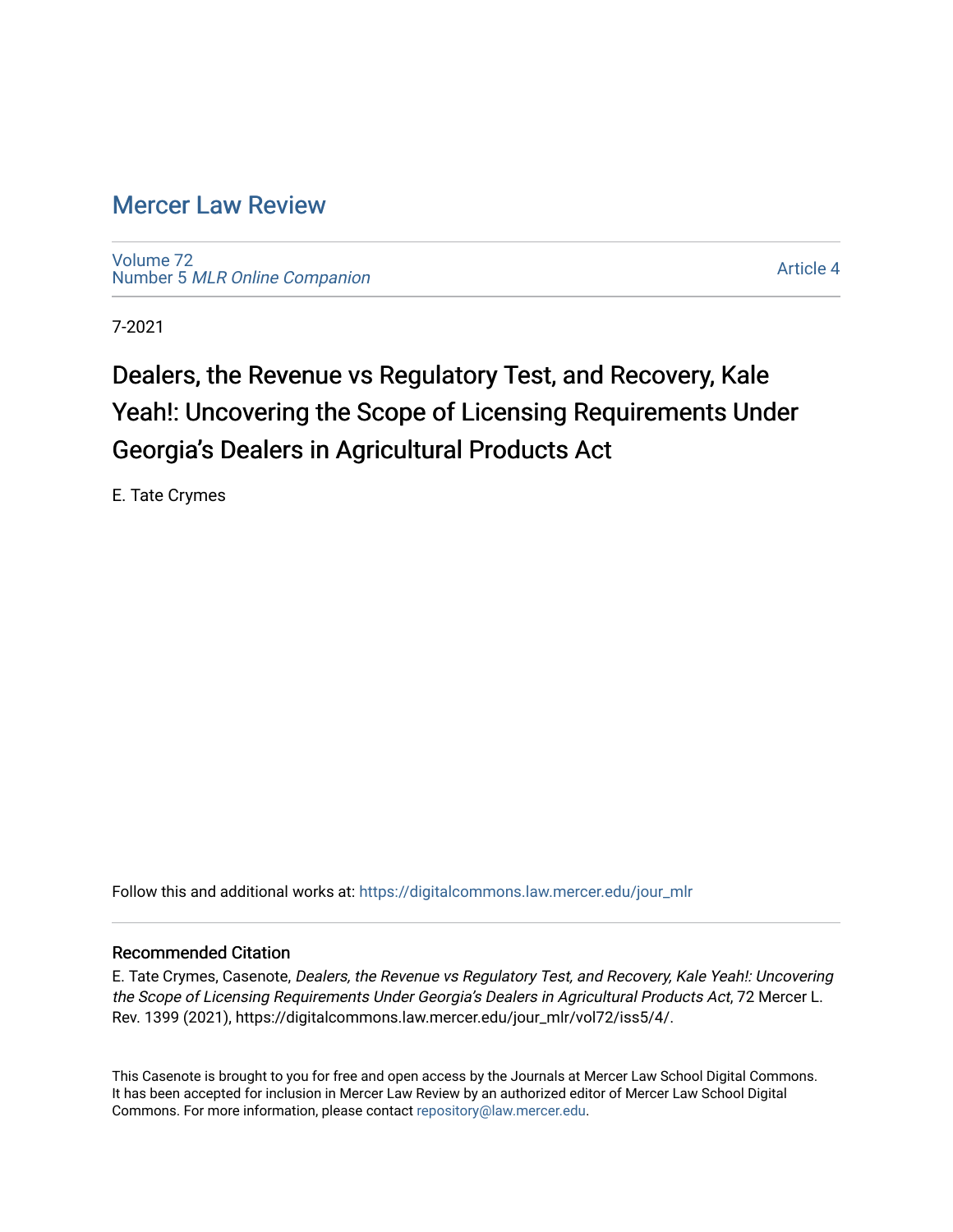# **Dealers, the Revenue vs Regulatory Test, and Recovery, Kale Yeah!: Uncovering the Scope of Licensing Requirements Under Georgia's Dealers in Agricultural Products Act \***

#### I. INTRODUCTION

A deal between a shipper from California, unlicensed in Georgia to deal in agricultural products, and a grower of agricultural products based in Georgia, specifically for produce like kale and collard greens, turned sour and ended in a lawsuit.<sup>1</sup> Relying on the previously uninterpreted provisions of Georgia's Dealers in Agricultural Products Act (the Act),2 potential for abuse by unlicensed dealers in agricultural products was ripe and ready to harvest.3 In response to three certified questions from the federal judiciary, the Georgia Supreme Court narrowly interpreted an exception to the license requirement for agricultural products dealers, holding that license registration under the Act is required for the purpose of regulating in the interest of the public and unlicensed dealers may not sue to enforce contracts to carry out business regulated under the act.4 The shipper, an agricultural products dealer based in California, tried to enforce a contract for the sale of goods in Georgia.5 This dealer allegedly

#### 1399

<sup>\*</sup> I would like to thank Professor Stephen Johnson for his guidance while serving as my faculty advisor. Additionally, I would like to thank Madison Crymes, Laney Ivey, and Hary Janos for their faithful support.

<sup>1</sup> *San Miguel Produce, Inc. v. L.G. Herndon Jr. Farms, Inc.*, 308 Ga. 812, 843 S.E.2d 403 (2020).

<sup>2</sup> O.C.G.A. §§ 2-9-1 to 2-9-16 (2020).

<sup>3</sup> *See generally San Miguel*, 308 Ga. 812, 843 S.E.2d 403.

<sup>4</sup> *Id.* at 812–14, 843 S.E.2d at 405.

<sup>5</sup> *Id.* at 813, 843 S.E.2d at 405.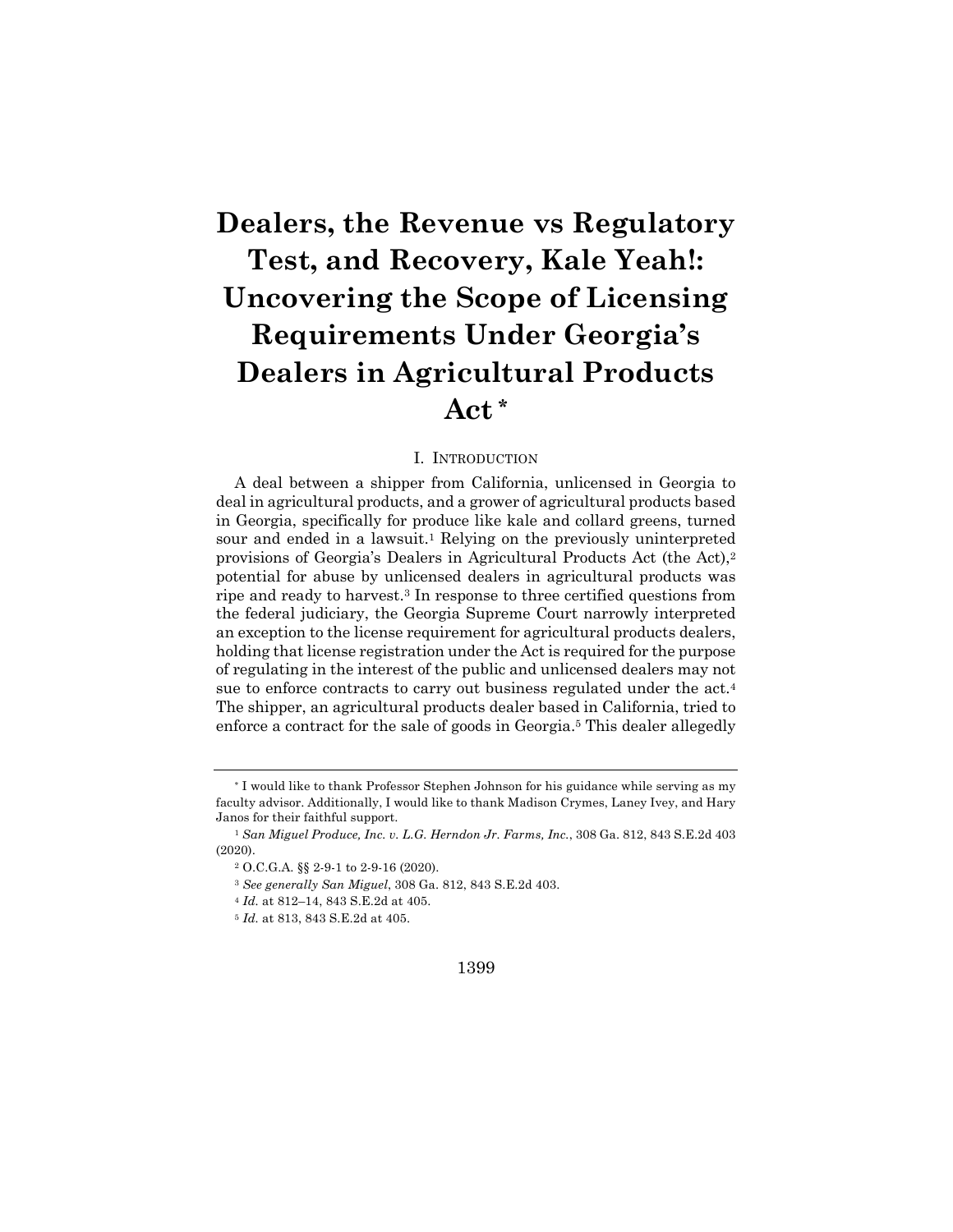violated the Act because the dealer did not hold a dealer in agricultural products license in Georgia.6 To resolve the claims brought forth by the parties, the United States District Court for the Southern District of Georgia needed to interpret several provisions of the Act which had not been previously interpreted by Georgia's appellate courts.7

Deep-rooted concepts regarding licensure in Georgia under a statute enacted to regulate in the public interest were the focus of the three certified questions to the Georgia Supreme Court.8 These questions prompted the court to apply well-established precedent dating back to the late-1800s to a modern scenario by putting a new spin on well-recognized concepts.9 The first question focused on the scope of an exception to the Act and led the court to examine the purposes of the Perishable Agricultural Commodities Act (PACA),<sup>10</sup> the Act's federal counterpart.11 The second question addressed whether the Act was a revenue raising statute or a regulatory statute in the public interest.12 The third question examined whether a dealer who fails to obtain a license can recover on a contract to carry out business regulated by the Act.13

#### II. FACTUAL BACKGROUND

San Miguel Produce Inc. (San Miguel) and L. G. Herndon Jr. Farms (Herndon Farms) entered into multiple agreements regarding agriculture in September 2014. One specific agreement was the "Grower-Shipper Agreement" (GSA). Herndon Farms, a Georgia corporation, was responsible for growing and supplying the produce ordered by San Miguel under the GSA. Herndon Farms agreed to complement orders with crops from other growers if it could not meet the demand for produce by San Miguel under the GSA. San Miguel agreed to purchase Herndon Farms' produce. The GSA required Herndon Farms to deliver the produce to a packing and processing facility located in South Georgia, ROBO Produce, LLC (ROBO), owned jointly by San Miguel and Herndon Farms.14

<sup>6</sup> *Id.* at 814, 843 S.E.2d at 406.

<sup>7</sup> *Id.* at 813, 843 S.E.2d at 405.

<sup>8</sup> *See generally San Miguel*, 308 Ga. 812, 843 S.E.2d 403.

<sup>9</sup> *Id.* at 818–21, 843 S.E.2d at 408–10.

<sup>10</sup> 7 U.S.C. §§ 499a–499s.

<sup>11</sup> *San Miguel*, 308 Ga. at 813–15, 843 S.E.2d at 405–06.

<sup>12</sup> *Id.* at 813, 843 S.E.2d at 405.

<sup>13</sup> *Id.*

<sup>14</sup> *Id.* at 814, 843 S.E.2d at 405–06.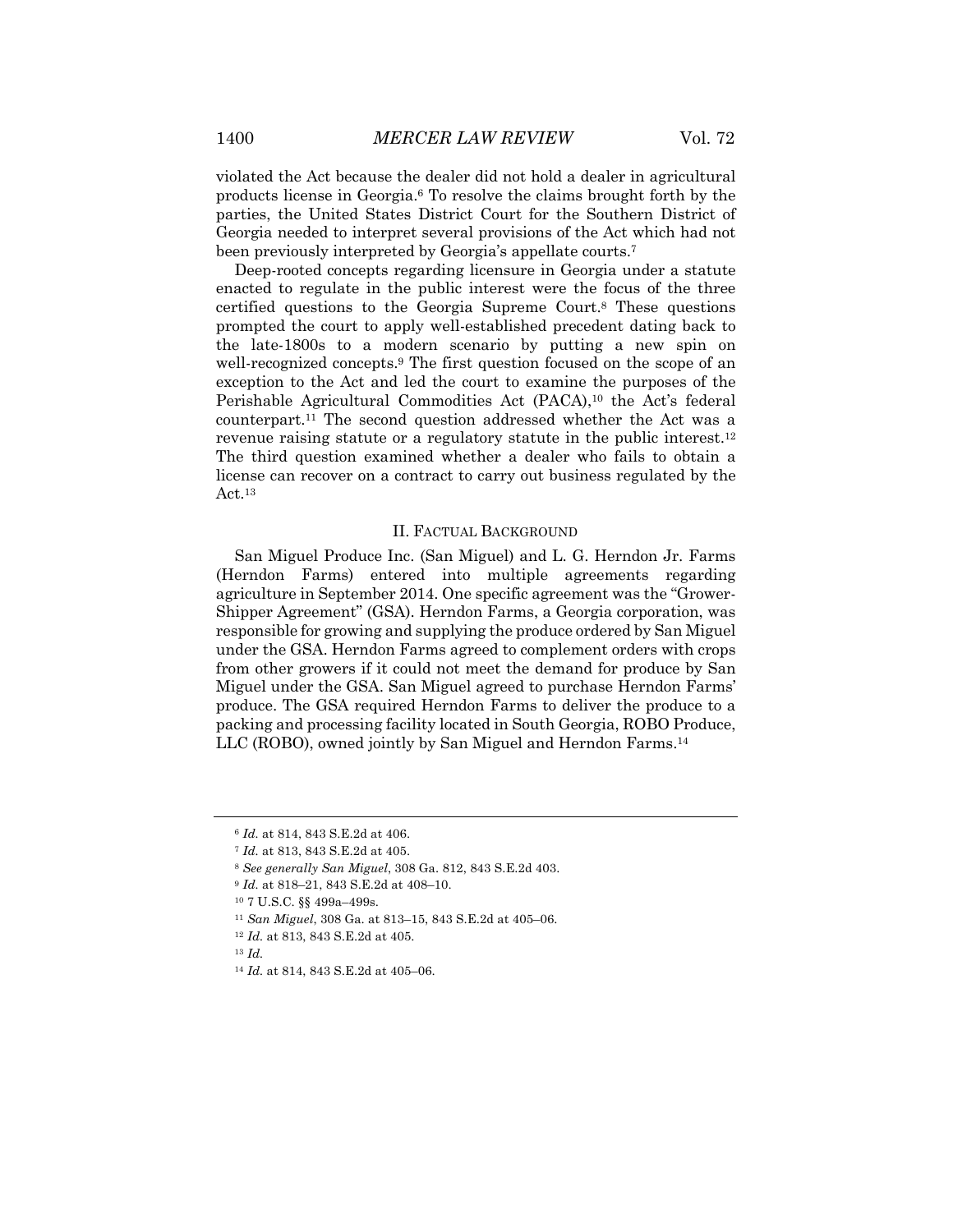2021 *KALE YEAH!* 1401

The GSA stipulated that the agreement "shall be construed pursuant to and in accordance with the laws of the State of Georgia."15 At no time during the agreement did San Miguel obtain a Georgia agricultural products dealer license. When Herndon Farms was not able to deliver sufficient produce to meet San Miguel's demands, San Miguel started sending its own produce to the ROBO facility from California.<sup>16</sup>

Herndon Farms and San Miguel terminated their business relationship in February 2016.17 San Miguel filed a complaint in the U.S. District Court for the Southern District of Georgia against Herndon Farms for breach of the GSA and Herndon Farms filed, in the Superior Court of Toombs County, a separate action against San Miguel for breach of the GSA.18 This latter action was removed to federal court, and the actions were consolidated.19 Both parties filed cross-motions for partial summary judgment.20 The district court noted that the case turned upon the application of Georgia law to the GSA.21 The district court certified three questions to the Georgia Supreme Court regarding the scope of the Act.<sup>22</sup> The supreme court unanimously answered the three certified questions.23

The first question focused on whether an entity that purchases produce, processes it, then markets, sells, and ships the produce qualifies as a dealer in agricultural products or meets an exception under the Act because the entity occasionally grows the produce that it sells.24 The supreme court held that under O.C.G.A.  $\S 2-9-15(a)(1),^{25}$  this type of entity *does* qualify under the Act as a dealer in agricultural products and *does not* fit the exemption.26 The Act exempts specific transactions, not the dealer as a whole, if the dealer supplies the produce it has grown.27 The second question addressed whether the Act was enacted to raise revenue or regulate in the public interest.28 As to the second question, the supreme court held that the licensing requirements of the Act are

<sup>16</sup> *Id.*

<sup>17</sup> *Id.*

<sup>18</sup> *Id.*

<sup>19</sup> *Id.*

<sup>20</sup> *Id.*

<sup>21</sup> *Id.* at 815, 843 S.E.2d at 406.

<sup>22</sup> *Id.* at 813, 843 S.E.2d at 405.

<sup>23</sup> *Id.* at 813–14, 843 S.E.2d at 405.

<sup>24</sup> *Id.* at 813, 843 S.E.2d at 405.

<sup>25</sup> O.C.G.A. § 2-9-15(a)(1) (2020).

<sup>26</sup> *San Miguel*, 308 Ga. at 813–14, 843 S.E.2d at 405.

<sup>27</sup> *Id.* at 814, 843 S.E.2d at 405.

<sup>28</sup> *Id.* at 813, 843 S.E.2d at 405.

<sup>15</sup> *Id.* at 814, 843 S.E.2d at 406.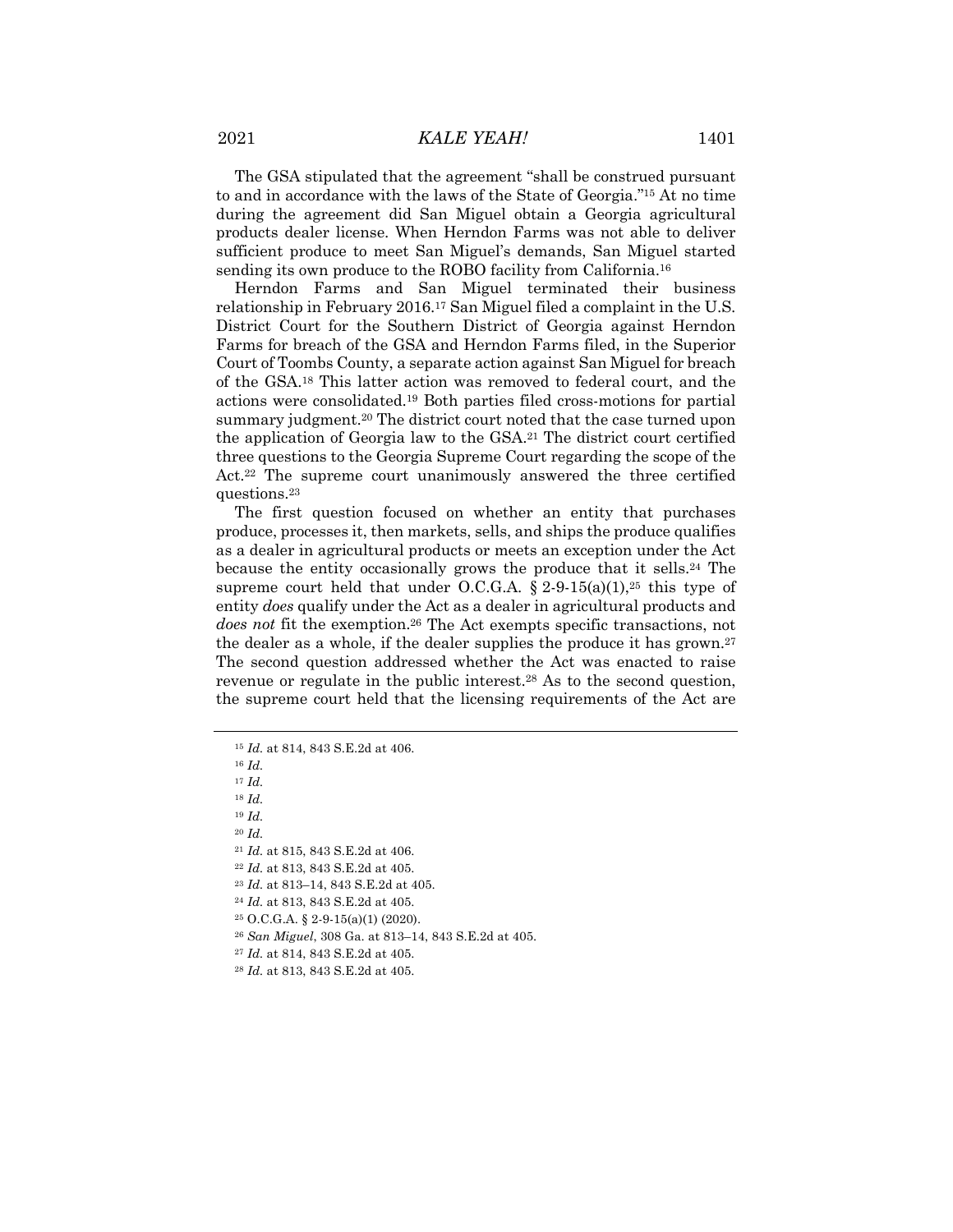regulatory in the public interest and not a mere revenue raising measure.29 Lastly, the third question discussed whether a dealer can recover on a contract to carry out business regulated under the Act if that dealer fails to obtain a license.30 The court held that if a dealer fails to acquire a license under the Act, the dealer may not recover under a contract that relates to the Act.31

#### III. LEGAL BACKGROUND

#### A. *Certified Question One: Farmers in the Sale of Agricultural Products Grown by Themselves*

Since the passage of the Georgia Dealers in Agricultural Products Act in 1956, only one other case has interpreted the provisions of the Act.32 However, modeled on a prior federal law, the Perishable Agricultural Commodities Act of 1930 (PACA), Georgia's Act is occasionally called the "Mini-PACA."33

#### **1. Georgia's Mini-PACA34**

The Act manages transactions between dealers and producers of agricultural products in Georgia.35 The provisions of the Act implement a mechanism for the licensing of dealers in agricultural products and regulate the formulation of contracts by those dealers in Georgia.36 A "dealer in agricultural products," as defined by O.C.G.A.  $\S 2.9.1(2)$ ,  $37$  is required to hold a valid license from the Commissioner of Agriculture<sup>38</sup> before transacting in Georgia as an agricultural dealer.39 The Act has an exception, O.C.G.A.  $\S 2-9-15(a)(1)$ , which states that the Act does not

<sup>34</sup> *Id.* (informal name for the Act).

<sup>35</sup> O.C.G.A. §§ 2-9-1 to 2-9-16.

<sup>36</sup> *Id.*

<sup>37</sup> O.C.G.A. § 2-9-1(2) (2020).

<sup>38</sup> O.C.G.A. § 2-9-3 (2020).

<sup>39</sup> O.C.G.A. § 2-9-2 (2020).

<sup>29</sup> *Id.* at 814, 843 S.E.2d at 405.

<sup>30</sup> *Id.* at 813, 843 S.E.2d at 405.

<sup>31</sup> *Id.* at 814, 843 S.E.2d at 405.

<sup>32</sup> *Classic Harvest LLC v. Freshworks LLC*, 2017 U.S. Dist. LEXIS 82470, 2017 WL 2350212 (2017) (holding that not having a valid license under the Act does not prevent recovery under PACA).

<sup>33</sup> D. Richard Jones III & Greg B. Walling, *A Produce Debtor's Nightmare; A Produce Creditor's Dream: Perishable Agricultural Commodities Act*, 4 Ga. Bar Journal 20 (Feb. 1999).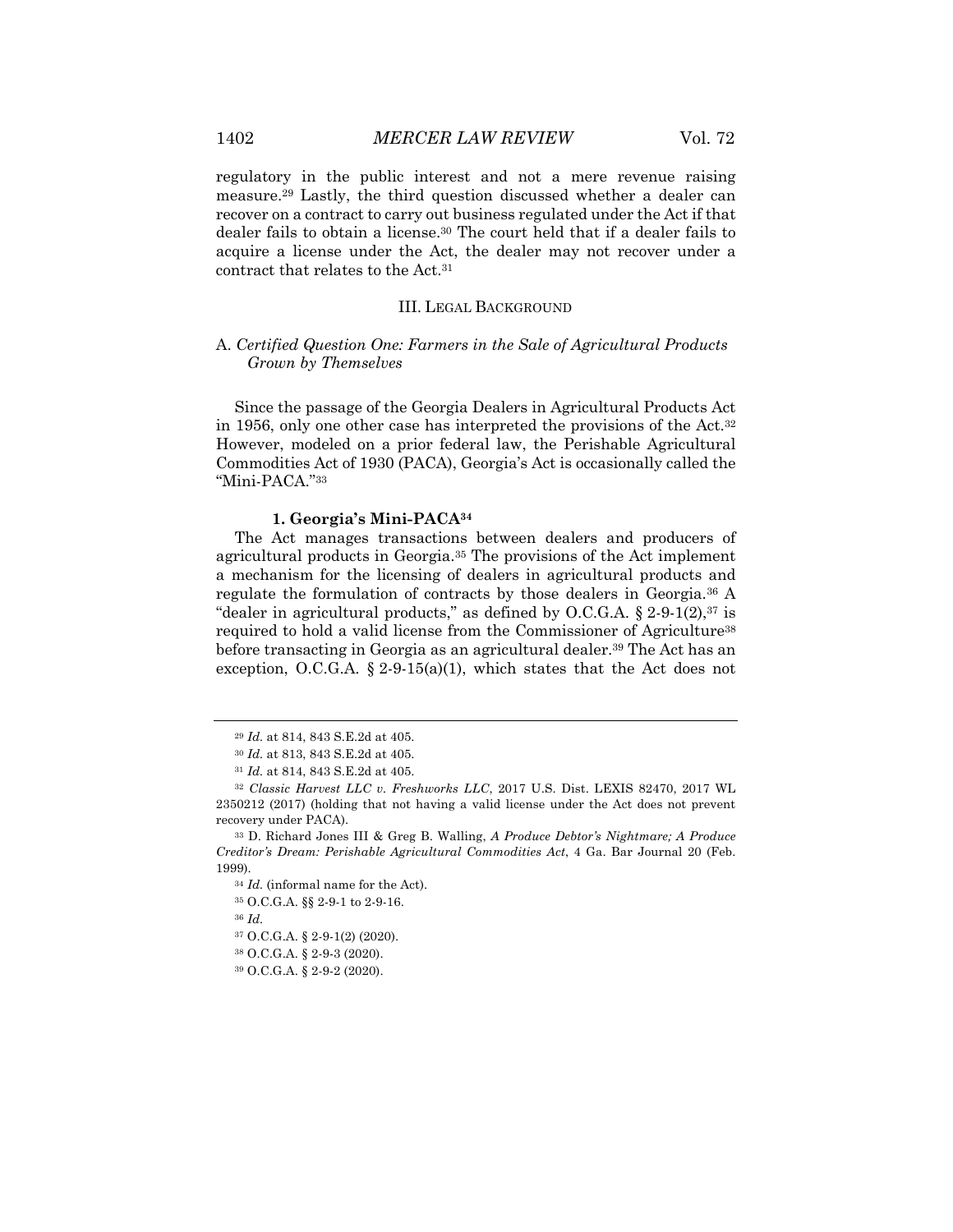apply to farmers selling agricultural products grown by themselves.<sup>40</sup> Once approved, the applicant must pay the license fee in the amount determined by the Department of Agriculture and the applicant must submit a surety bond.<sup>41</sup> The maximum amount of the licensing fee is \$400,42 and the bond amount ranges from \$10,000 to \$230,000.43 The Commissioner will then grant the license after the dealer meets these requirements.44

Under the Act, dealers must keep records of shipments, and if disputes arise the statute creates mechanisms for dispute resolution through inspections by the Department of Agriculture.45 The final provisions of the Act make violation of a provision of the Act a misdemeanor.46

#### **2. PACA**

Codified in 1930, PACA provides a licensing system used for the interstate shipping of perishable agricultural commodities.47 Predating Georgia's Act, PACA provides penalties for violations of its provisions.48 The United States Secretary of Agriculture is responsible for authorizing, monitoring, revoking, or suspending licenses for brokers and dealers that meet (or fail to meet) the requirements for licensure.49 The United States Court of Appeals for the Second Circuit, in *In re Kornblum & Co*.,50 addressed the purpose of PACA. Congress enacted PACA to promote financial responsibility as well as to prevent unfair business practices in

<sup>46</sup> O.C.G.A. § 2-9-16 (2020).

- <sup>48</sup> 7 U.S.C. §§ 499b(5).
- <sup>49</sup> 7 U.S.C. §§ 499b–499d.

<sup>40</sup> O.C.G.A. § 2-9-15(a)(1). The Department of Agriculture has the discretion to approve or deny applications for licenses if the applicant has committed a disqualifying act. O.C.G.A. § 2-9-7 (2020). The Commissioner may suspend, revoke, or decline to grant a license if the applicant has (1) suffered a money judgment against his where an unsatisfied execution has been returned, (2) made false charges for services, (3) failed to properly account or make settlements with a producer, (4) made false statements about the condition, quality, or quantity of goods when he could have known the true condition, quality, or quantity upon reasonable inspection, (5) made a false or misleading statement relating to service or market conditions, (6) been guilty of fraud in attempting obtain a license, or (7) directly or indirectly sold agricultural products for his own account without authority from the consigning producer. *Id.*

<sup>41</sup> O.C.G.A. § 2-9-4 (2020) (license fee); O.C.G.A. § 2-9-5 (2020) (surety bond).

<sup>42</sup> O.C.G.A. § 2-9-4.

<sup>43</sup> O.C.G.A. § 2-9-5.

<sup>44</sup> O.C.G.A. § 2-9-4. However, the option for revocation by the Commissioner still remains for the duration of the license. *Id.*

<sup>45</sup> O.C.G.A. § 2-9-11 (2020).

<sup>47</sup> 7 U.S.C. §§ 499a–499s.

<sup>50</sup> 81 F.3d 280 (2d Cir. 1996).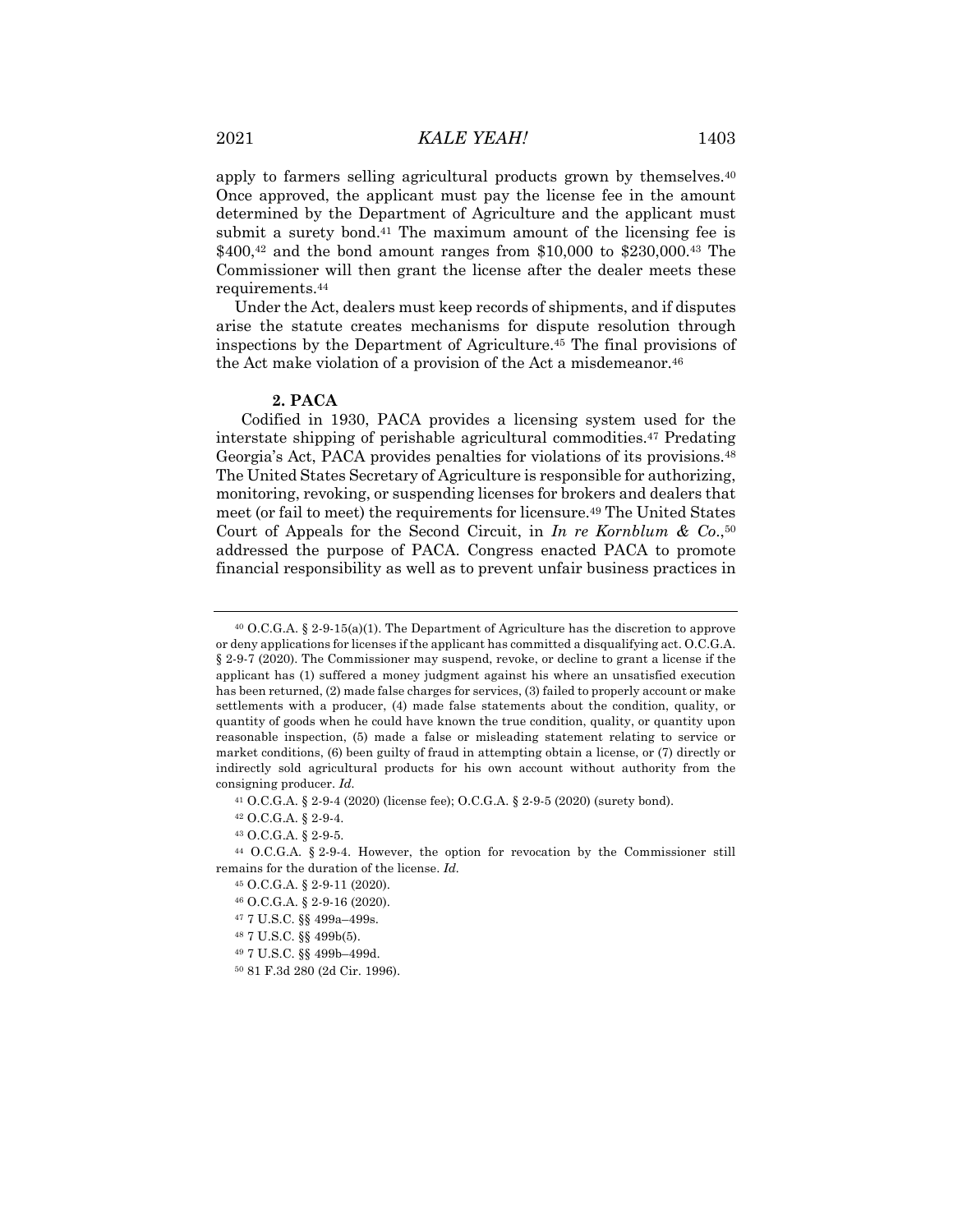the interstate business of shipping perishable agricultural commodities.51 Congress has amended PACA and provided for more protection to produce suppliers.52

#### **3. Similarities Between Georgia's Act and PACA**

Enacted around the same time period, both Georgia's Act and PACA attack the problem of dealers seizing unfair opportunities to take advantage of growers of agricultural products.53 Though differences exist between the two acts, the similarities in their structure, purpose, and definitional sections led the Georgia Supreme Court to examine the federal law to interpret the state law in this case.54

#### *B. Certified Question Two: Regulatory versus Revenue*

To answer the second certified question, the court applied the rule outlined in *Paulsen St. Investors v. Ebco Gen. Agencies*<sup>55</sup> to the Act.56 For over one hundred years, Georgia's appellate courts have articulated and built upon previous rules pertaining to the purpose of licenses to set forth the rule in *Paulsen St. Investors*.57 The rule states:

[W]here a statute provides that persons proposing to engage in a certain business shall procure a license before being authorized to do so, and where it appears from the terms of the statute that it was enacted not merely as a revenue measure but was intended as a regulation of such business in the interest of the public, contracts made in violation of such statute are void and unenforceable.58

This rule applies to statutes across different industries that share the common purpose of regulating in the interest of the public.59

#### **1. Earliest Definitions of the Test for License Purpose**

The Georgia Supreme Court has issued multiple decisions since the late 1800s exploring licensing statutes to determine if they are merely revenue-based or are regulatory in nature. Decided in 1875, *Taliaferro v.* 

<sup>51</sup> *Id.* at 283.

<sup>52</sup> *Id.*

<sup>53</sup> 7 U.S.C. §§ 499a–499s; O.C.G.A. §§ 2-9-1 to 2-9-16 (2020).

<sup>54</sup> *San Miguel*, 308 Ga. at 815, 843 S.E.2d at 406.

<sup>55</sup> 237 Ga. App. 116, 514 S.E.2d 904 (1999).

<sup>56</sup> *San Miguel*, 308 Ga. at 818, 843 S.E.2d at 408.

<sup>57</sup> *Paulsen St. Investors*, 237 Ga. App. at 118, 514 S.E.2d at 906.

<sup>58</sup> *Id.*

<sup>59</sup> *Id.*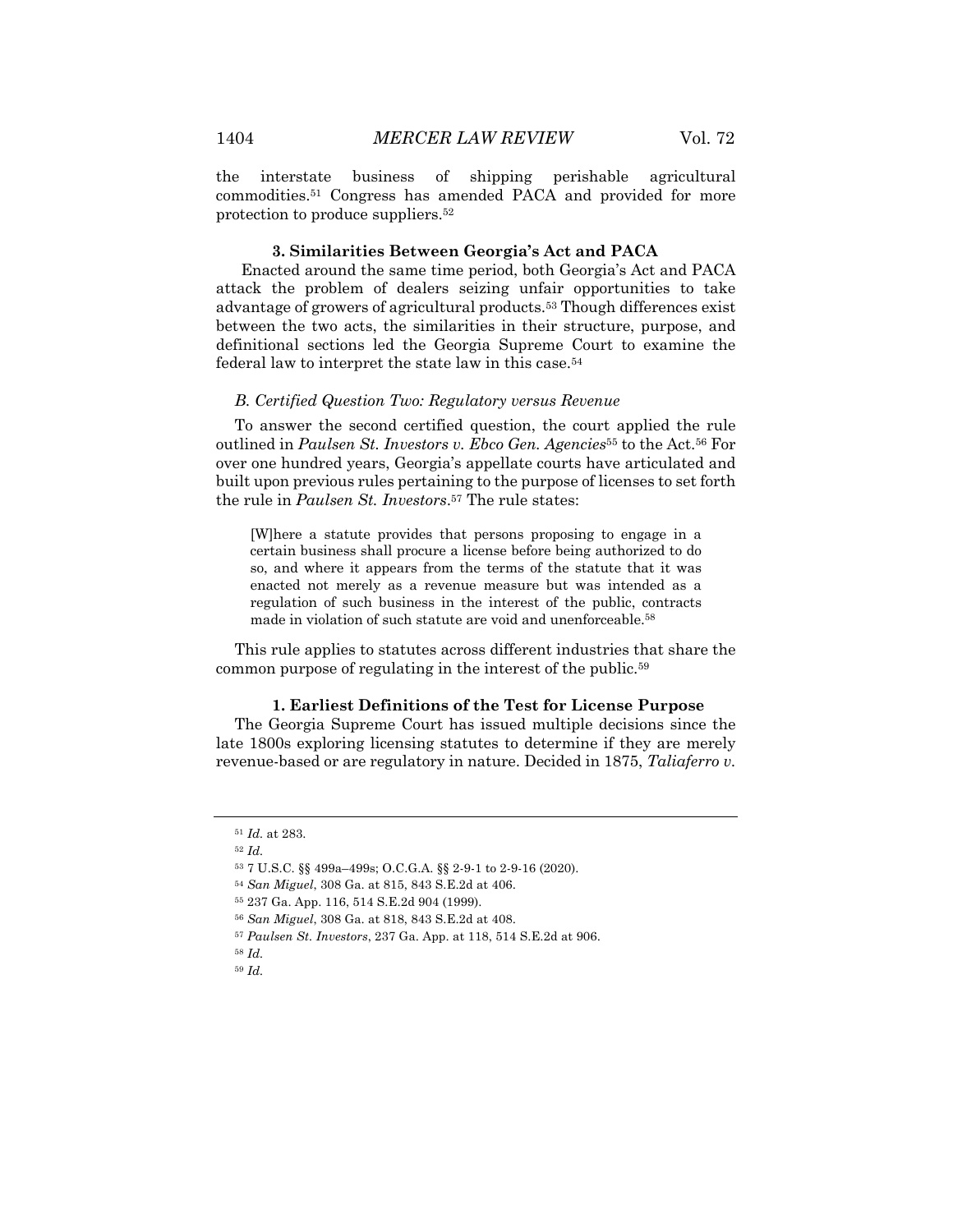*Moffett*<sup>60</sup> was the first case in a line of decisions to address this subject*.*<sup>61</sup> Pertaining to the licensure for pharmacists and apothecaries, the supreme court provided a general rule in *Taliaferro* that separated statutes created for the purpose of protecting the public from statutes enacted for purely revenue purposes.62 Because Georgia law provided that a violation of a statute requiring licensure to protect the public renders contracts created under and through that statute void, the court clarified the distinction between revenue-based and regulatory statutes.63 In the law at issue in *Taliaferro*, to determine whether the license at issue was for a revenue or regulatory purpose, the court focused on the requirements for obtaining pharmacist and apothecary licenses.64 These requirements included recordkeeping and passing an exam administered by the respective certifying school.65 The court also focused on the fact that the statute included provisions outlining penalties for non-compliance.66 By considering these requirements and provisions, the court decided that the purpose of this licensing statute was to protect the public.67

Interpreting the revenue or regulatory-based question, the Georgia Supreme Court, in *Toole v. Wiregrass Development Co*.,68 held that a real estate licensing statute was enacted for the purpose of increasing revenue.<sup>69</sup> While noting the location of the statute<sup>70</sup> in the Georgia Political Code, under the title "Public Revenue," the court also noted that the penalty for failure to obtain a license was a misdemeanor, or merely a way to enforce the payment of the penalty, but did not extend to rendering the contract void.71 The statute did not expressly or impliedly

<sup>67</sup> *Id.*

<sup>69</sup> *Id.* at 65.

<sup>70</sup> Ga. Pol. Code §§ 971, 978 (1914).

<sup>60</sup> 54 Ga. 150 (1875).

<sup>61</sup> Murray v. Williams, 121 Ga. 63, 48 S.E. 686 (1904); Planters Fertilizer Co. v. Wheeler, 142 Ga. 153, 82 S.E. 564 (1914); Toole v. Wiregrass Dev. Co., 142 Ga. 57, 82 S.E. 514 (1914); Mgmt. Search, Inc. v. Kinard, 231 Ga. 26, 199 S.E.2d 899 (1973); *Paulsen St.*, 237 Ga. App. 116, 514 S.E.2d 904.

<sup>62</sup> *Taliaferro*, 54 Ga. at 153 ("[W]here the license required by the statute is for the protection of the public, and to prevent improper persons from acting in a particular capacity, and is not for revenue purposes only, the imposition of the penalty amounts to a positive prohibition of a contract made in violation of the statute.").

<sup>63</sup> *Id.* at 153.

<sup>64</sup> *Id.* at 152.

<sup>65</sup> *Id.*

<sup>66</sup> *Id.* at 153.

<sup>68</sup> 142 Ga. 57, 82 S.E. 514 (1914).

<sup>71</sup> *Toole*, 142 Ga. at 65.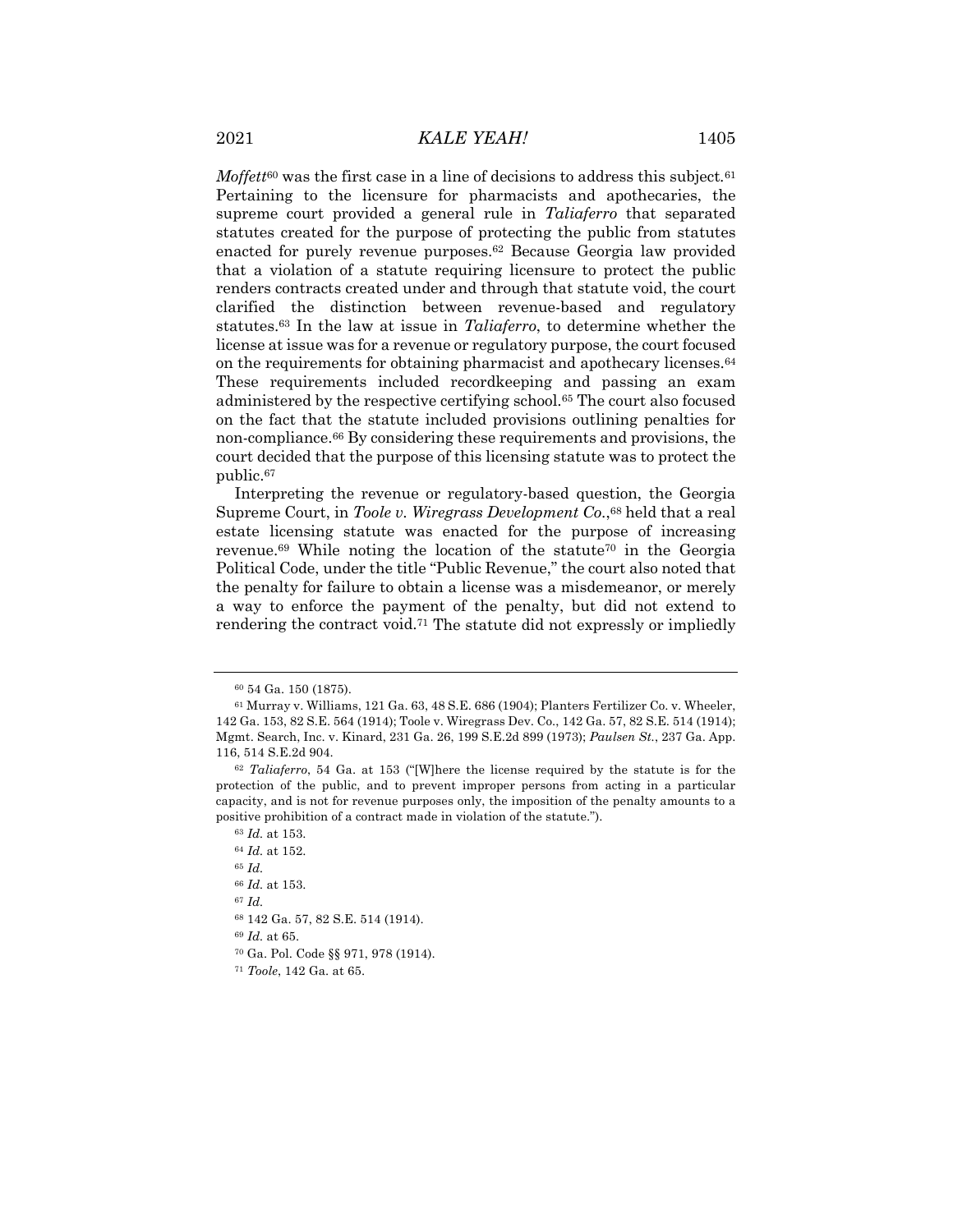mention that a violation of the statute makes the contract void.72 These reasons led the court to hold that the statute was created for the purpose of revenue creation and, therefore, was enforceable by the party not complying with the licensing requirements.73

#### **2. The Search for Purpose**

In continuing the discussion of the distinction between a revenue-based and a regulatory purpose, the Georgia Court of Appeals in *McLamb v. Phillips*,74 applied the general rule laid out in *Taliaferro* and further defined in *Toole* when it examined a licensing statute requiring licenses for any business that makes loans on wages or salaries.75 The court focused on the purpose of the statute in question, Georgia Civil Code §§ 3446–3465,<sup>76</sup> when it held that because the statute's licensing fee was not purely nominal, the statute was enacted to regulate in the public interest.77 The statute did not include an express penalty for not obtaining the license, but the purpose of the statute, to protect persons who borrow money from irresponsible money dealers, greatly contributed to the holding that this statute was not enacted for revenue purposes.78 Holding that the business of wage brokers or money lenders was "a business public in its nature," and the people involved in the business were susceptible to extortion and unfair dealings if the money lenders remained unchecked, the court identified the nature of the industry to which the licensing statute applied as being a relevant factor for consideration.79 The court held that the express language coupled with the apparent purpose and related industry of the statute rendered a contract made without the license void and unenforceable.80

- <sup>77</sup> *McLamb*, 34 Ga. App. at 214, 129 S.E. at 572.
- <sup>78</sup> *Id.* at 214–15, 129 S.E. at 572.
- <sup>79</sup> *Id.*

<sup>72</sup> *Id.* at 65. "Statutes seldom express any intention regarding the enforceability of contracts in so many words." 15 CORBIN ON CONTRACTS § 88.2. The intention of the legislature is gleaned from inferences resting on the purpose, harms and evils, and fines for noncompliance. Many courts will use a balancing test between these factors if doubt remains. *Id.*

<sup>73</sup> *Id.* at 64. This holding is consistent with the Restatement (Second) of Contracts, which states that a contract is not enforceable if the purpose of the licensing is for regulating in the public interest and not just for revenue purposes. RESTATEMENT (SECOND) OF CONTRACTS § 181 (1981).

<sup>74</sup> 34 Ga. App. 210, 129 S.E. 570 (1925).

<sup>75</sup> *Id.* at 214, 129 S.E. at 572; *Taliaferro*, 54 Ga. at 153; *Toole*, 142 Ga. at 60–63, 82 S.E. at 514.

<sup>76</sup> Ga. Civ. Code §§ 3446–3465 (1910).

<sup>80</sup> *Id.* at 216, 129 S.E. at 573.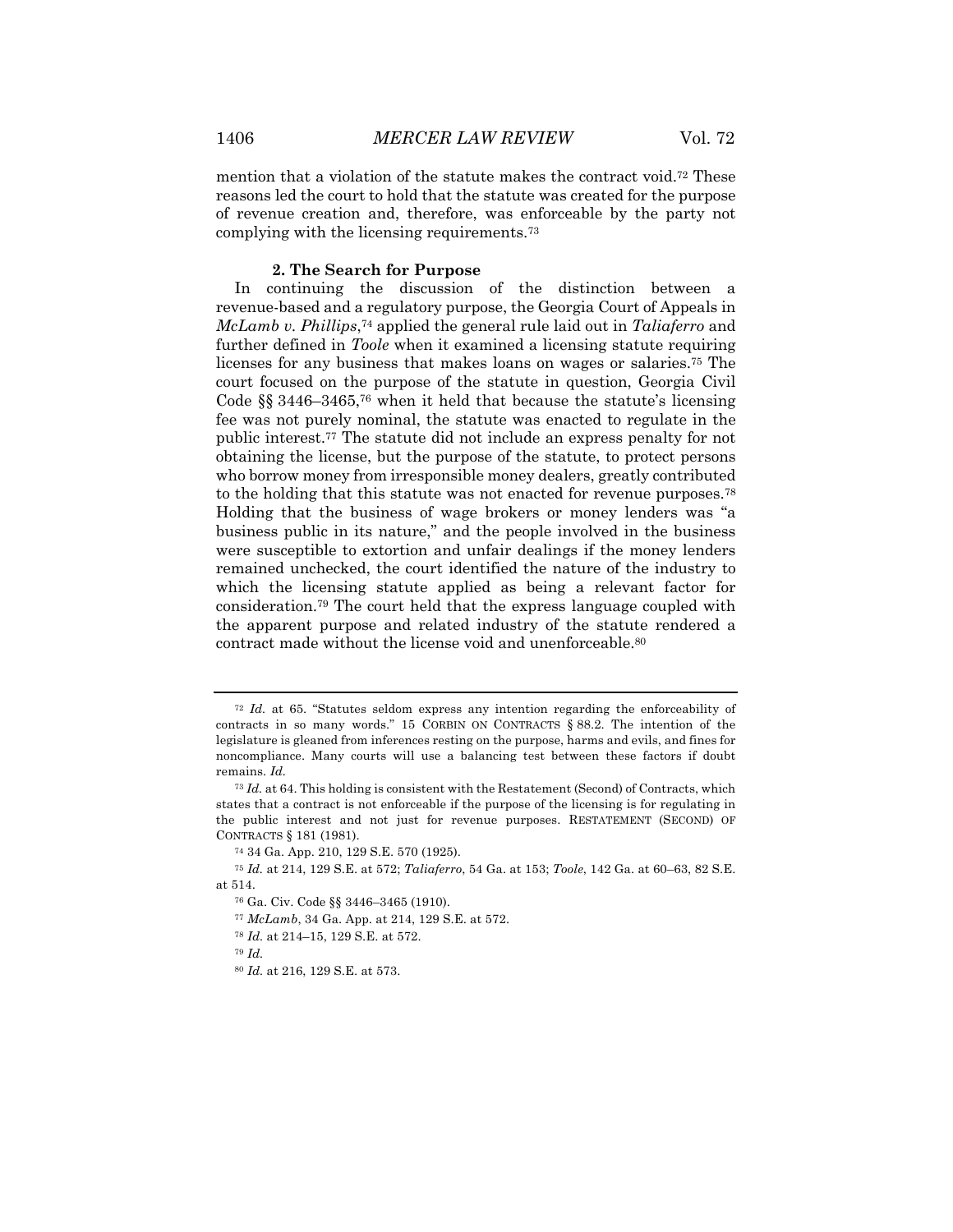To more effectively find the intentions of the legislature as to the purpose behind a licensing statute, the Georgia Court of Appeals, in *Bernstein v. Peters*,*<sup>81</sup>* noted the name of the implicated act.82 The title, the "Revenue Tax Act to Legalize and Control Alcoholic Beverages and Liquors,"83 concerned regulation and control of the liquor industry, further leading the court to hold that the statute was regulatory in the public interest.84 The court analyzed the individual statutory code provisions and examined the role of the State Revenue Commissioner throughout the statute to uncover the amount of control the commissioner had over the enforcement, issuing, and revocation of licenses.85 The industry involved in *Bernstein* was the liquor business, and the court recognized that the liquor industry was "freighted with a peril to the public welfare."86 Thus, the court concluded that the requirement of licensing in the liquor industry was not merely for the purpose of revenue, but for regulating the public interest.87 The appellate court focused on the type of industry regulated as an indication of whether the legislature intended the statute to be enacted for a revenue raising or regulatory purpose.88

Georgia's appellate courts have identified licenses created for the purpose of regulating the public interest in industries other than healthcare, employment, and liquor; for example, the Georgia Supreme Court in *Conley v. Sims & Blalock*<sup>89</sup> noted protection of Georgia's farmers as imperative to prevent fraud in the fertilizer industry.90 The Georgia Supreme Court analyzed the requirements for the sale of fertilizer and noted that the Commissioner of Agriculture must inspect the product as well as check that the seller fully complied with the law before the fertilizer is sold.91 Furthermore, in *Johnston Bros. & Co. v. McConnell*,92 Georgia's farmers were considered "one of [Georgia's] greatest interests,"

<sup>81</sup> 68 Ga. App. 218, 22 S.E.2d 614 (1942).

<sup>82</sup> *Id.* at 221, 22 S.E.2d at 616.

<sup>83</sup> Revenue Tax Act to Legalize and Control Alcoholic Beverages (Ga. L. Ex. Sess., 1937- 1938. P. 103).

<sup>84</sup> *Bernstein*, 68 Ga. App. at 221, 22 S.E.2d at 616.

<sup>85</sup> *Id.* at 221–23, 22 S.E.2d at 616–17.

<sup>86</sup> *Id.* at 221, 22 S.E.2d at 616.

<sup>87</sup> *Id.* at 223, 22 S.E.2d at 617.

<sup>88</sup> *Id.*

<sup>89</sup> 71 Ga. 161 (1883).

<sup>90</sup> *Id.* at 162–63.

<sup>91</sup> *Id*. at 162.

<sup>92</sup> 65 Ga. 129 (1880).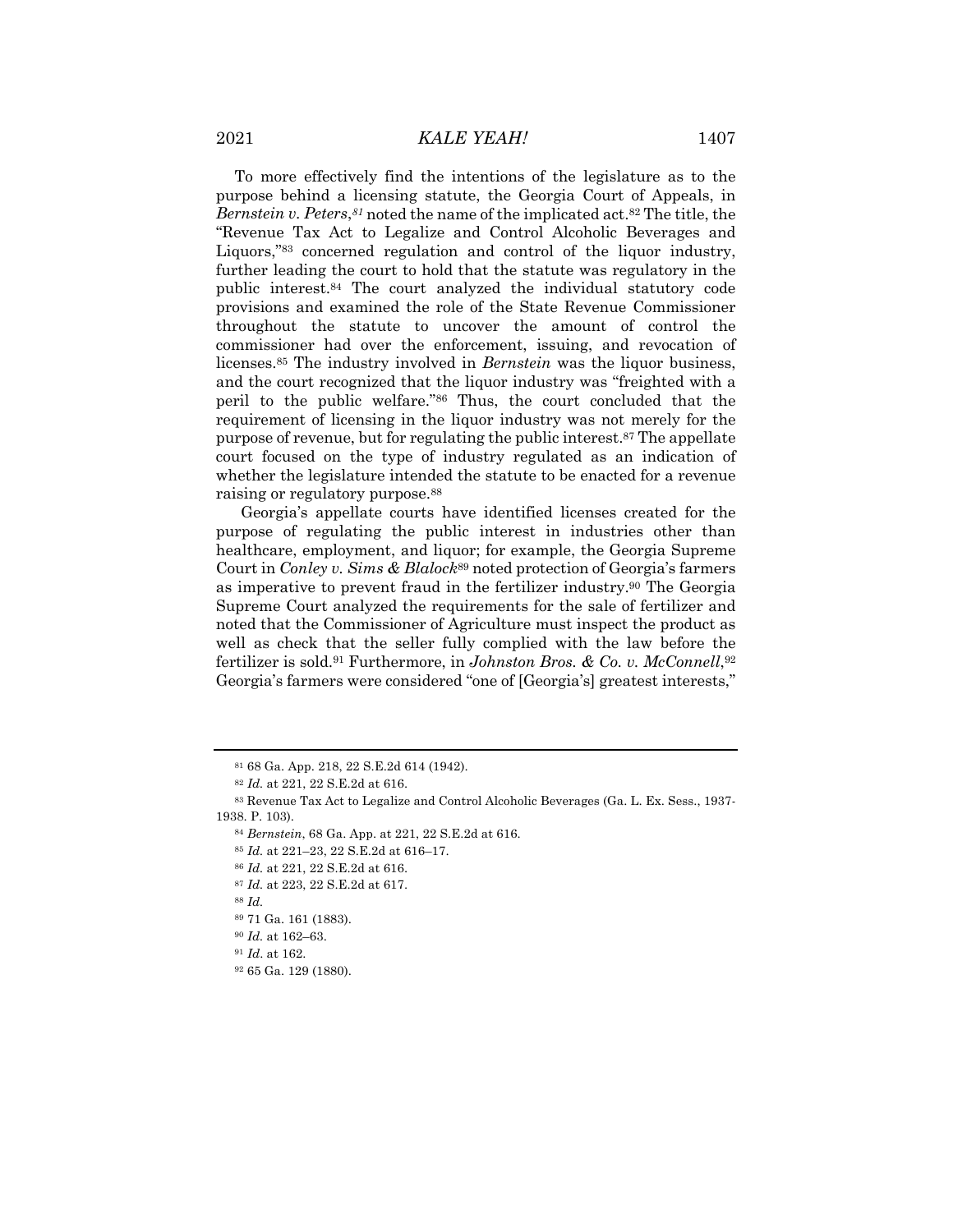and protecting this subset of the public was, therefore, considered the intention of the legislature behind the statute.93

By applying the plain meaning of the text in the Act, the Georgia Supreme Court held in *Management Search, Inc. v. Kinard*<sup>94</sup> that the intentions of the legislature were clear.95 Through the consistently textualist approach taken by the Georgia Supreme Court, the court held that the statute in question, former O.C.G.A. §§ 84-4101 et seq., the Private Employment Agencies Act<sup>96</sup> was unambiguously enacted to regulate and protect the public.97 Because the Act required "more than the mere obtaining of a business license," and the plain meaning of the statute clearly showed the purpose of the statute was to protect the public, using the uncovered purpose of the statute, the court found the statute to regulate in the public interest.98

#### **3. Paulsen St. Investors v. Ebco Gen. Agencies**

The court of appeals continued applying the general rule that originated in *Taliaferro* for over one hundred years before coming to the decision in *Paulsen Street Investors*.99 The court noted the role of the Insurance Commissioner in granting the licenses under the statute at issue, the Insurance Premium Finance Company Act,100 as well as the qualifications required for the licensees to obtain the licenses and for license revocation.101 The rule expressed in *Paulsen Street Investors* is a culmination of centuries of adjudication by the courts of appellate review in Georgia to reach a concise and applicable rule pertaining to the outcome of holding a licensing statute as not revenue-raising but regulatory in the public interest.102

<sup>98</sup> *Id.*

<sup>99</sup> *Paulsen Street Investors*, 237 Ga. App. at 118, 514 S.E.2d at 906 (citing *Bowers v. Howell*, 203 Ga. App. 636, 636–37, 417 S.E.2d 392, 393 (1992)).

<sup>93</sup> *Id.* at 131.

<sup>94</sup> 231 Ga. 26, 199 S.E.2d 899 (1973).

<sup>95</sup> *Id.* at 28, 199 S.E.2d at 901.

<sup>96</sup> Ga. H. R. Bill 19, Reg. Sess. (1959).

<sup>97</sup> *Mgmt. Systems*, *Inc.*, 231 Ga. at 28, 199 S.E.2d at 901.

<sup>100</sup> O.C.G.A. §§ 33-22-1 through 33-22-16 (2020).

<sup>101</sup> *Paulsen Street Investors*, 237 Ga. App. at 118–19, 514 S.E.2d at 906.

<sup>102</sup> *Id.* at 118, 514 S.E.2d at 906 ("under well-established Georgia law").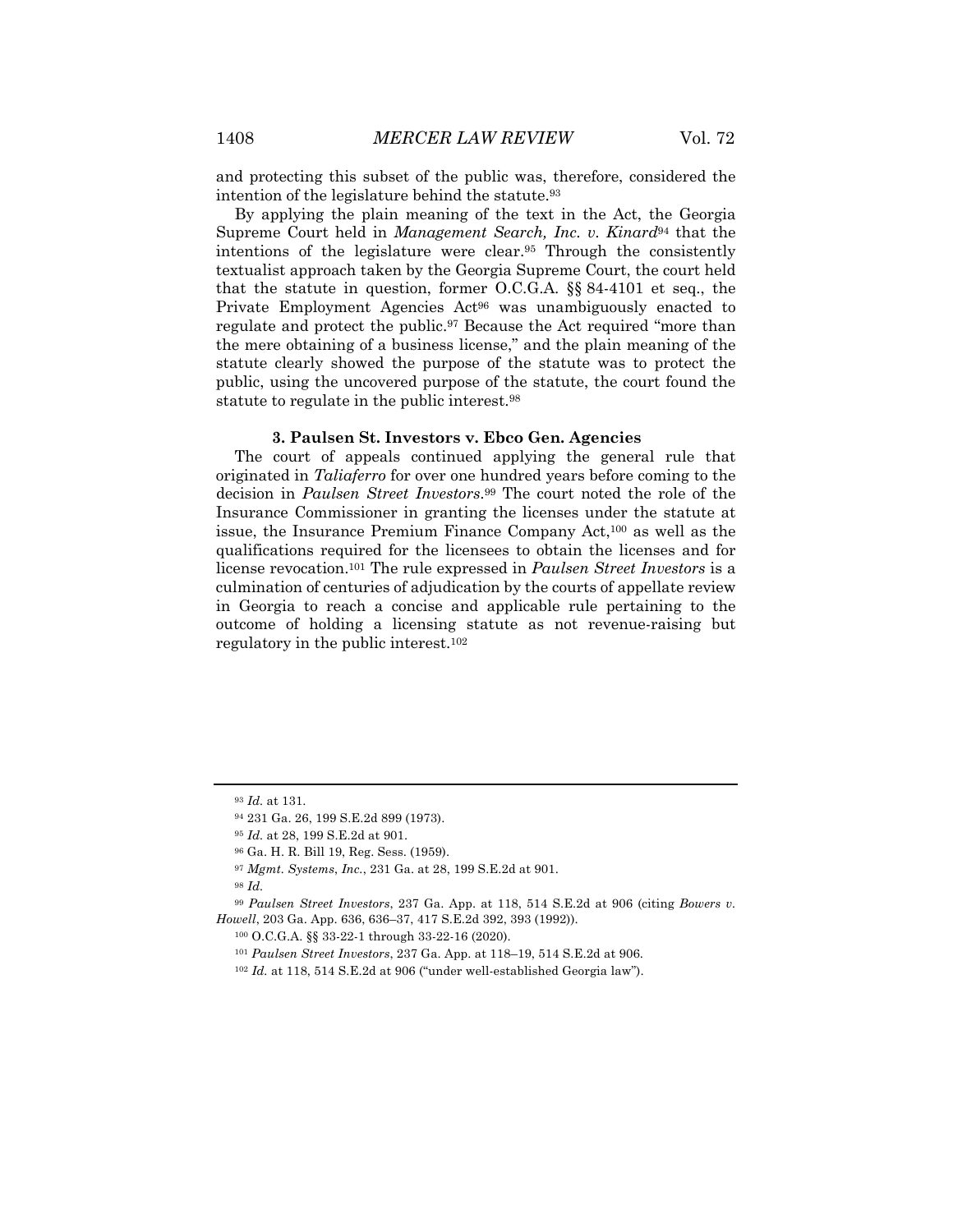#### *C. Question Three: Recovery*

A party seeking to recover from a contract created under a statute requiring a party to hold a license for regulatory, not revenue, purposes must prove it held the license to recover.103

#### **1. The Civil Practice Act of 1966104**

Prior to the Civil Practice Act of 1966, the supreme court recognized in *Murray v. Williams*<sup>105</sup> that even without express language in the statute voiding recovery for services rendered without a license, if the legislature passed the statute with the intention to protect the public interest, the statute bars recovery for claims relating to the unlicensed action.106 The court of appeals, in *Hale v. Chatham*,107 held that failure to allege that a party was licensed, when this fact was necessary under the statute involved, resulted in a dismissal of the claim.108 Since the broker did not allege that he was legally licensed, the case was subject to general demurrer.109 The court of appeals consistently applied this rule to the real estate broker trying to recover on a listings contract by dismissing the claim.110

The passage of the Civil Practice Act of 1966 altered how license allegations were treated and applied for the purposes of recovery.111 Under the Civil Practice Act of 1966, for a party to recover on a claim or a contract under a statute mandating the holding of a license, the license would have to be shown and obtained to acquire recovery.112 The Georgia Court of Appeals in *Maxwell v. Tucker* noted the differences between before and after the Civil Practice Act of 1966.113 Failure to allege the existence of the license would not affect the validity of the claim but would prevent recovery on the claim.114 Because of the Civil Practice Act of 1966, the supreme court held, in *Management Search, Inc. v. Kinard,* to recover under the contract, a party must show he holds a license even

<sup>110</sup> *Id.*

<sup>103</sup> *Id*.

<sup>104</sup> O.C.G.A. §§ 9-11-81(a) to 11-109 (2020); Ga. H. R. Bill 6, Reg. Sess. (1966).

<sup>105</sup> 121 Ga. 63, 48 S.E. 686 (1904).

<sup>106</sup> *Id.* at 64, 48 S.E. at 686.

<sup>107</sup> 91 Ga. App. 519, 86 S.E.2d 536 (1955).

<sup>108</sup> *Id.* at 519–20, 86 S.E.2d at 537.

<sup>109</sup> *Id*. at 520, 86 S.E.2d at 537.

<sup>111</sup> Maxwell v. Tucker, 118 Ga. App. 695, 698, 165 S.E.2d 459, 461–62 (1968).

<sup>112</sup> *Id.* at 698, 165 S.E.2d at 461–62.

<sup>113</sup> *Id.*

<sup>114</sup> *Id.*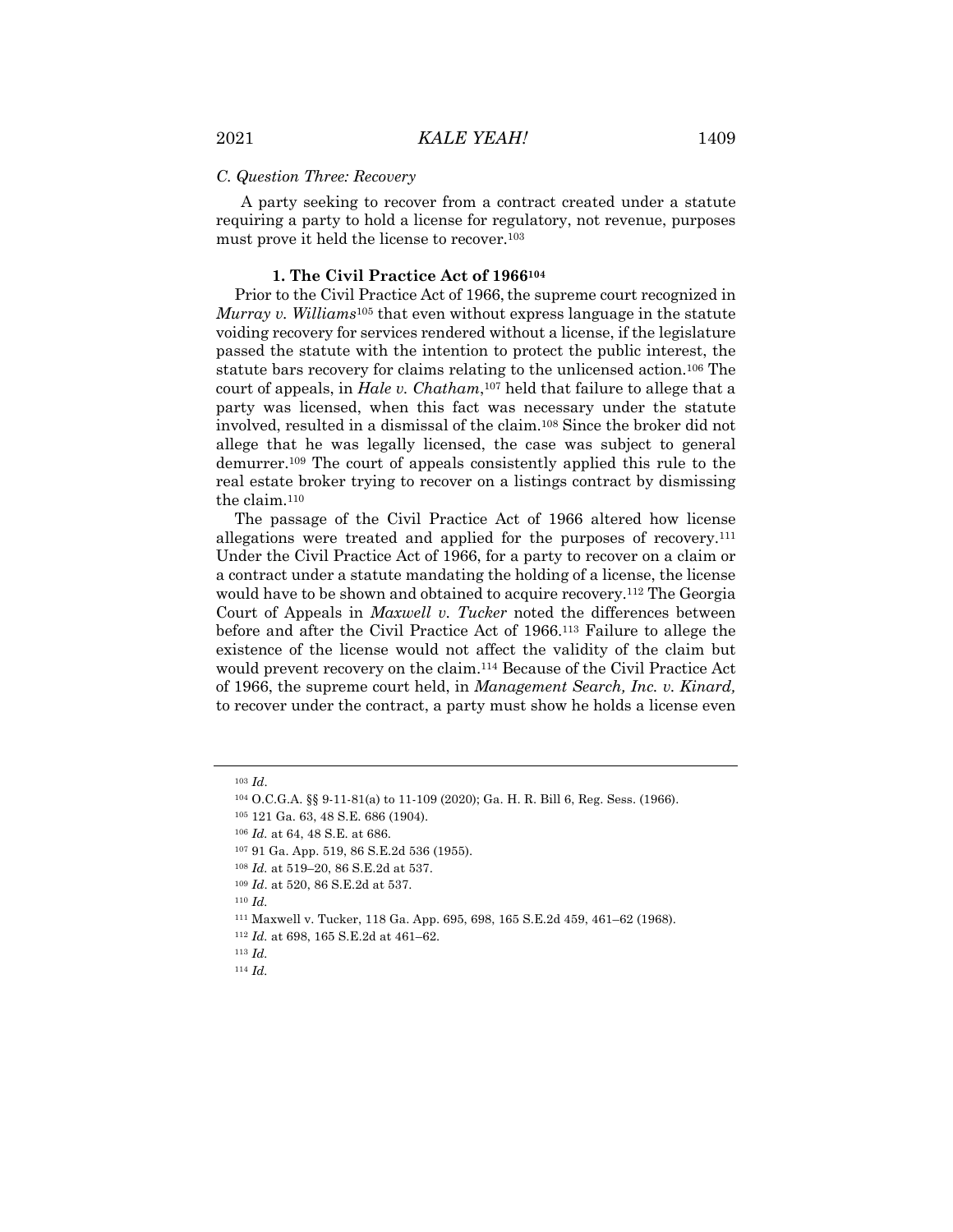if this requirement is not expressly stated in the statute.115 Under the new obligations of the Civil Practice Act of 1966, proving the holding of a license is a requirement for recovery under a statute mandating the existence of a license.116

The rule in *Paulsen Street Investors* instructs that when a statute requires a party to obtain a license and the statute is created to regulate the public interest, not create revenue, a party seeking to recover from a contract created under the statute must prove it held the license to enforce the claim.117 The rule in *Paulsen Street Investors* is a culmination of holdings influenced by the passage of the Civil Practice Act of 1966.118

#### IV. COURT'S RATIONALE

#### A. *Certified Question One: Farmers in the Sale of Agricultural Products Grown by Themselves*

Justice Boggs answered the first certified question in *San Miguel* by initially considering the language contained in the statute at issue.119 The supreme court examined the text of both O.C.G.A. § 2-9-1(2) for the definition of "dealer in agricultural products"<sup>120</sup> and O.C.G.A.  $\S 2-9-15(a)(1)$  for the rule that "farmers or groups of farmers in the sale of agricultural products grown by themselves,"121 to determine the scope of the application of the exemption.<sup>122</sup> Applying the plain language of the Act, the court held that the exemption only applied "in the sale" of the products.123 The court noted that the Georgia General Assembly distinguished between the business of dealers in agricultural products and specific sales of the dealer's own product.124 Relying on authorities such as *Deal v. Coleman*<sup>125</sup> to strengthen the finding of the plain meaning definition of the language at issue, the court noted that it must "read the statutory text in its most natural and reasonable way."126

- <sup>124</sup> *San Miguel*, 308 Ga. at 817, 843 S.E.2d at 407.
- <sup>125</sup> 294 Ga. 170, 751 S.E.2d 337 (2013).

<sup>115</sup> *Mgmt. Search*, *Inc.*, 231 Ga. at 28–29, 199 S.E.2d at 901–02.

<sup>116</sup> *Id.*

<sup>117</sup> *Paulsen Street Investors*, 237 Ga. App. at 118, 514 S.E.2d at 906.

<sup>118</sup> *Id.* 

<sup>119</sup> *San Miguel*, 308 Ga. 816–17, 843 S.E.2d at 407.

<sup>120</sup> O.C.G.A § 2-9-1(2).

 $121 \text{ O.C.G.A. }$ § 2-9-15(a)(1).

<sup>122</sup> *San Miguel*, 308 Ga. at 816, 843 S.E.2d at 407.

<sup>123</sup> *Id.* at 818, 843 S.E.2d at 408 (quoting O.C.G.A. § 2-9-15(a)(1)).

<sup>126</sup> *San Miguel*, 308 Ga. at 816, 843 S.E.2d at 407 (quoting *Deal*, 294 Ga. at 172, 752 S.E.2d at 341).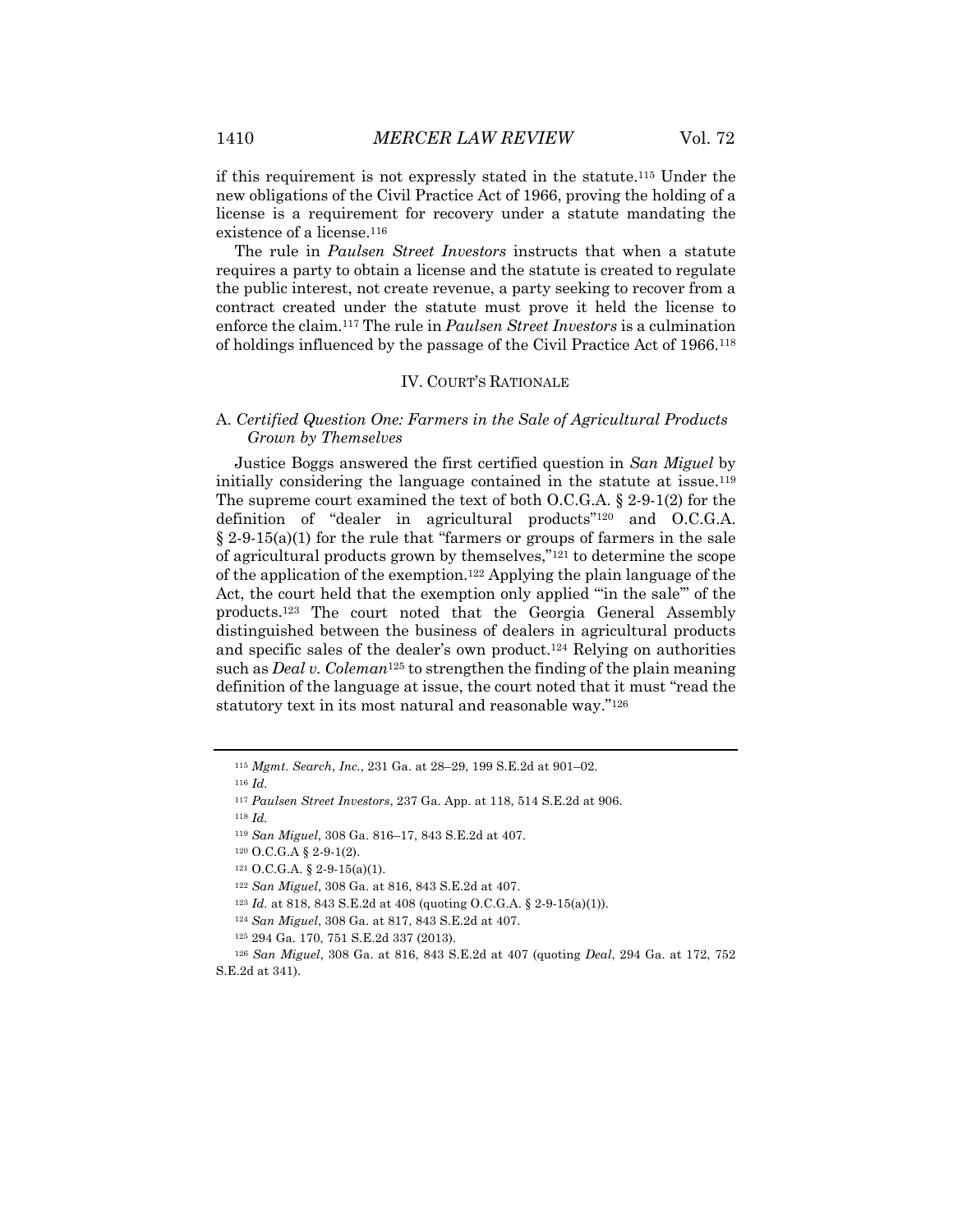Relying on the amicus brief submitted by the Georgia Department of Agriculture,127 the court further pointed out that its interpretation of the Act in this question was consistent with the definition of "dealer" in PACA.128 The court noted similarities and differences between PACA and Georgia's Act, while also clarifying the goals of both PACA and the Act: to prevent a dealer from taking advantage of the system.129 The court noted that if the exception that San Miguel was seeking was valid, any dealer could evade the requirements of the Act simply by growing and then selling a small amount of their agricultural product.130 This interpretation could lead to exploitation and eventually could erode the safeguards put in place by the Act.131 Limiting the exception in O.C.G.A.  $\S 2.9-15(a)(1)$  to only exempting the specific transaction, not the dealer, prevents the noted harm, and adheres to the plain meaning of the statute as enacted by the General Assembly.132

#### *B. Certified Question Two: Regulatory versus Revenue*

To answer the district court's second certified question regarding whether the Act was enacted for regulatory or revenue purposes, the supreme court turned to the text of the statute.133 The court concluded from the text of the statute, the inclusion of a comprehensive plan, the oversight by the Department of Agriculture, the potential for criminal penalties, the bond requirements, and authorization for injunctive relief in the statutory text, that the statute was a regulatory statute.134

To support its holding, the court focused on the long history behind the rule articulated in *Paulsen Street Investors*, the rule referenced in the certified question by the district court.135 The analysis of this line of decisions, including the decisions of *Taliaferro*, *Toole*, *Mgmt. Search, Inc.*, and *Planters Fertilizer*, highlighted the changes, additions, and applications from 1875 to the present day when the court analyzed these

<sup>129</sup> *Id*. at 817, 843 S.E.2d at 408.

<sup>&</sup>lt;sup>127</sup> Brief of the Georgia Department of Agriculture as Amicus Curiae in Support of Neither Party, 2020 GA S. Ct. Briefs LEXIS 1091, *San Miguel v. Herndon Farms*, 308 Ga. 812, 843 S.E.2d 403 (2020).

<sup>128</sup> *San Miguel*, 308 Ga. at 817, 843 S.E.2d at 407–08.

<sup>130</sup> *Id*.

<sup>131</sup> *Id.*

<sup>132</sup> *Id.* at 818, 843 S.E.2d at 408.

<sup>133</sup> *Id.*

<sup>134</sup> *Id.* 

<sup>135</sup> *Id.*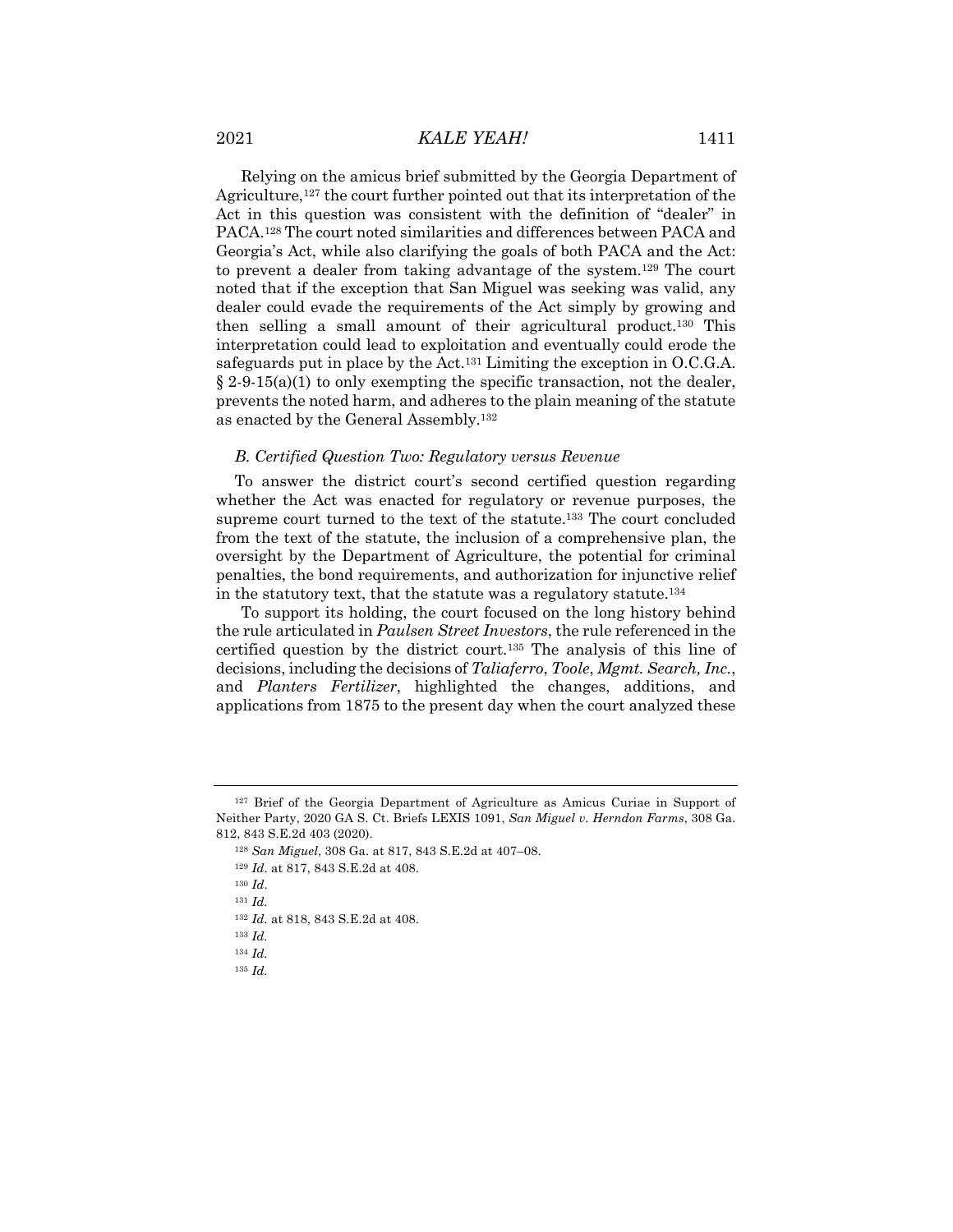past rules in making its decision under these facts.136 The court applied the long history of caselaw to show the consistency of the rule over time and to show that the application in the present case fit with a heavily established precedent.137

Challenging San Miguel's contention that farmers are not the "public," the court held that the revenue-versus-regulatory test had previously been applied by the supreme court to farmers.138 The court applied the rule from *Johnston* to show how the rule in *Paulsen Street Investors* previously affected agricultural subjects, like protecting the public from unregulated fertilizers.139 The court noted that farmers are an important part of Georgia's public, and agriculture makes up a significant portion of Georgia's economy.140 The court compared PACA's protection of the nation's farmers and agricultural dealers noted in the purpose of PACA to the protection of Georgia's farmers found in the Act.141 Noting the Act's purpose to regulate in the public interest, the court held that the Act was not enacted for raising revenue.142

#### *C. Certified Question Three: Recovery*

To answer the third certified question, the court first applied the general rule summarized in *Paulsen Street Investors*.143 For a party to enforce and recover under a contract, when a statute requires a party to hold a license prior to forming a contract to engage in a specific type of business, if the statute is enacted to regulate that business in the public interest and not only as a revenue measure, the party must show they obtained and held the license before forming the contract.144 The court noted the application of this rule over the years in multiple cases to show how it had changed, as well as to illustrate the aspects that continuously stayed the same.145

<sup>140</sup> *Id.*

<sup>143</sup> *Id.*

<sup>136</sup> *Id*. at 818–20, 843 S.E.2d at 408–09; *Taliaferro*, 54 Ga. at 153; *Toole*, 142 Ga. at 61; *Mgmt. Search*, *Inc.*, 231 Ga. at 28, 199 S.E.2d at 901.; *Planters Fertilizer Co.*, 142 Ga. at 155, 82 S.E. at 564.

<sup>137</sup> *San Miguel*, 308 Ga. at 820, 843 S.E.2d at 409.

<sup>138</sup> *Id.*

<sup>139</sup> *Id.*

<sup>141</sup> *Id.* at 820–21, 843 S.E.2d at 409–10.

<sup>142</sup> *Id.* at 821, 843 S.E.2d at 410.

<sup>144</sup> *Id.* (citing *Paulsen Street Investors*, 237 Ga. App. at 118, 514 S.E.2d at 906.).

<sup>145</sup> *San Miguel*, 308 Ga. at 821, 843 S.E.2d at 410 (noting how the "long-standing rule has been applied to numerous statutes governing professions and trades") (citing *Padgett v. Silver Lake Park Corp.*, 168 Ga. 759, 762–63, 149 S.E. 180 (1929)).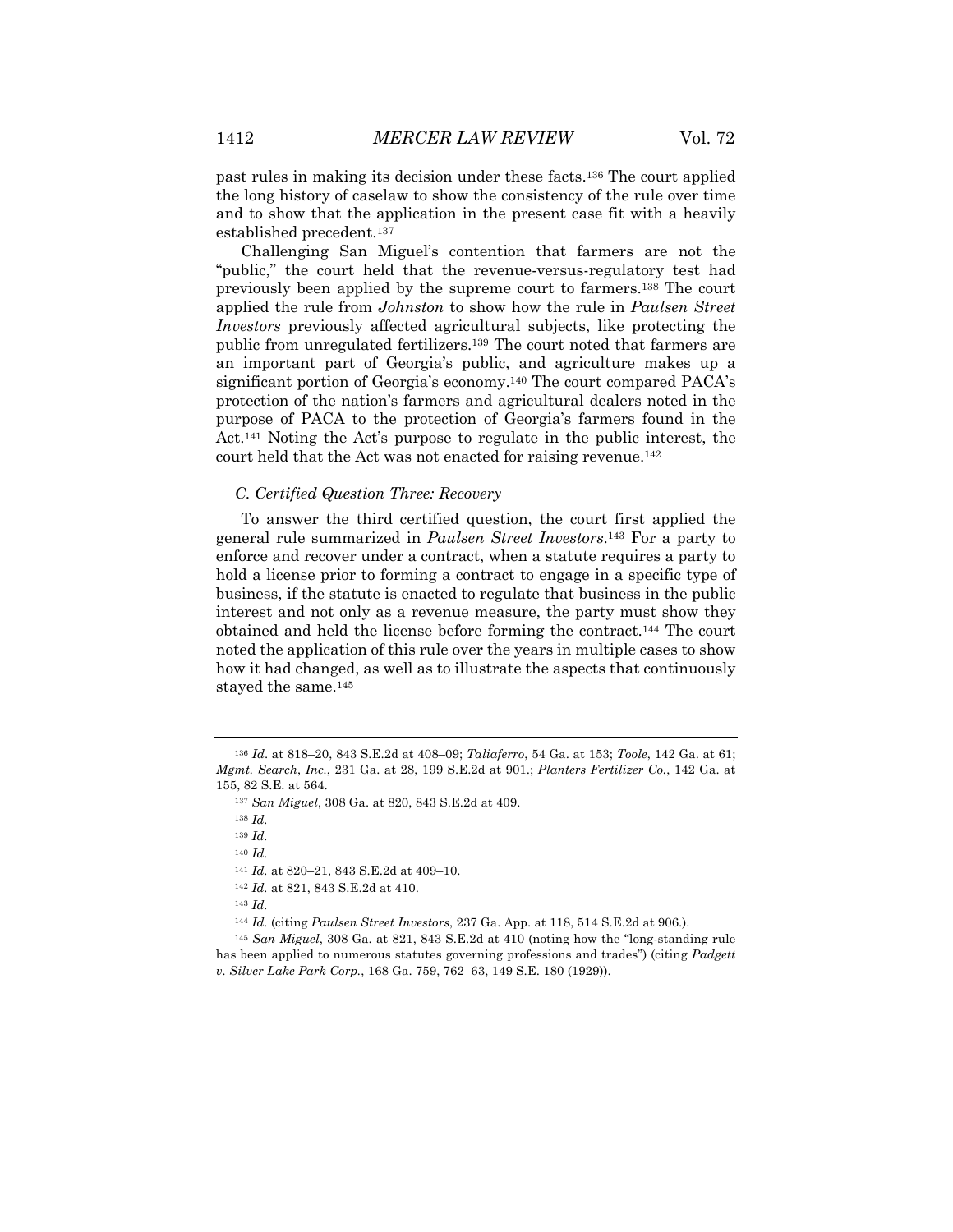The court ended its analysis by noting that the legislature may change the statute to include an express voiding provision or an alteration of another nature, but amending the statute is up to the discretion of the legislature.146 San Miguel's argument that the rule from *Paulsen Street Investors* was outdated and irrelevant was rejected by the court.147 The court noted that the body of law used for answering the certified question was consistent and valid precedent for the court to follow.148 Even in the absence of an express provision in the statute prohibiting recovery for lack of holding a license, the court held that a contract could be void by implication.149

#### V. IMPLICATIONS

The perishable agricultural products industry is volatile and ripe with a sense of urgency to sell products before expiration unique to the industry. Perishable goods have risen in prominence for trade by the U.S. thanks to technology increases.150 The rushed timetable that these farmers are placed on underscores every transaction made. Technology increases from the 1950s to present day have expanded markets to include a global reach, but with this expanded market comes more problems of control.

By narrowing the scope of the exception to the Act, the supreme court tightened Georgia's control over dealers both in state and out of state by restricting the circumstances that would fall under the exception to being licensed. Only specific transactions of goods grown by the dealer may be unlicensed instead of dealers as a whole who also grow their own products. Georgia's agriculture industry has changed over the decades since the original enactment of the Act in 1950. During this time, agriculture has remained an industry of prominence in the state;151 however, changes in technology and increased technological dependence have altered how farming and agriculture look.152 Business structures and contracts may have become more complex and extensive, but the

<sup>146</sup> *San Miguel*, 308 Ga. at 822, 843 S.E.2d at 410.

<sup>147</sup> *Id.*

<sup>148</sup> *Id.*

<sup>149</sup> *Id.*

<sup>150</sup> Anita Regmi, *Changing Structure of Global Food Consumption and Trade*, U.S. DEPARTMENT OF AGRICULTURE, AGRICULTURE AND TRADE REPORT, 1 (2001).

<sup>151</sup> GEORGIA FARM BUREAU: ABOUT GEORGIA AGRICULTURE, http://www.gfb.org/education-and-outreach/about-ga-agriculture.cms (last visited Mar. 23, 2021).

<sup>152</sup> *See* Erik j. O'Donoghue et al., *The Changing Organization of U.S. Farming*, USDA, ECONOMIC RESEARCH SERVICE, ECONOMIC INFORMATION BULLETIN NO. 88 (Dec. 2011).